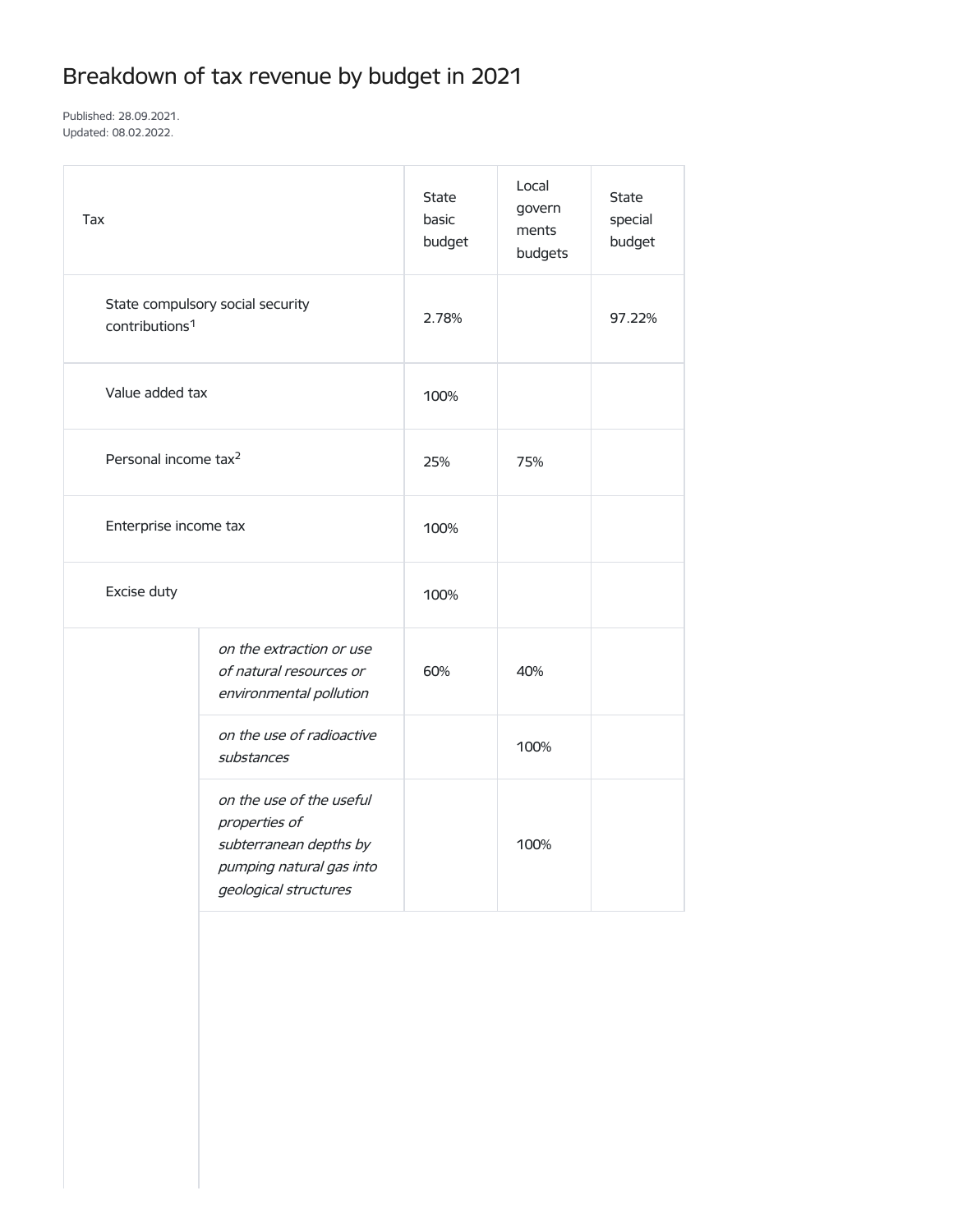| Tax<br>Natural<br>resources                   |                                                                                                                                                                                                                                                                                                                                                                                                                                  | <b>State</b><br>basic<br>budget | Local<br>govern<br>ments<br>budgets | <b>State</b><br>special<br>budget |
|-----------------------------------------------|----------------------------------------------------------------------------------------------------------------------------------------------------------------------------------------------------------------------------------------------------------------------------------------------------------------------------------------------------------------------------------------------------------------------------------|---------------------------------|-------------------------------------|-----------------------------------|
| tax                                           | on the incineration of<br>waste, emissions of<br>carbon dioxide (CO <sub>2</sub> ) into<br>the air, products harmful<br>to the environment,<br>packaging, disposable<br>tableware and equipment<br>and vehicles, coal, coke<br>and lignite, fireworks, the<br>use of water resources<br>for the production of<br>electricity in a<br>hydroelectric power plant<br>and the unlawful<br>extraction and use of<br>natural resources | 100%                            |                                     |                                   |
|                                               | on the disposal of<br>municipal waste and<br>industrial waste which is<br>not considered to be<br>hazardous waste                                                                                                                                                                                                                                                                                                                | 100%                            |                                     |                                   |
|                                               | on the disposal of<br>hazardous waste and<br>industrial waste which is<br>considered to be<br>hazardous waste                                                                                                                                                                                                                                                                                                                    | 80%                             | 20%                                 |                                   |
| Immovable property tax                        |                                                                                                                                                                                                                                                                                                                                                                                                                                  |                                 | 100%                                |                                   |
| Tax on<br><b>lotteries</b><br>and<br>gambling | from state lotteries                                                                                                                                                                                                                                                                                                                                                                                                             | 100%                            |                                     |                                   |
|                                               | from gambling organised<br>via telecommunications                                                                                                                                                                                                                                                                                                                                                                                | 100%                            |                                     |                                   |
|                                               | from local lotteries                                                                                                                                                                                                                                                                                                                                                                                                             |                                 | 100%                                |                                   |
|                                               | from gambling                                                                                                                                                                                                                                                                                                                                                                                                                    | 95%                             | 5%                                  |                                   |
| Customs duty <sup>3</sup>                     |                                                                                                                                                                                                                                                                                                                                                                                                                                  | 100%                            |                                     |                                   |